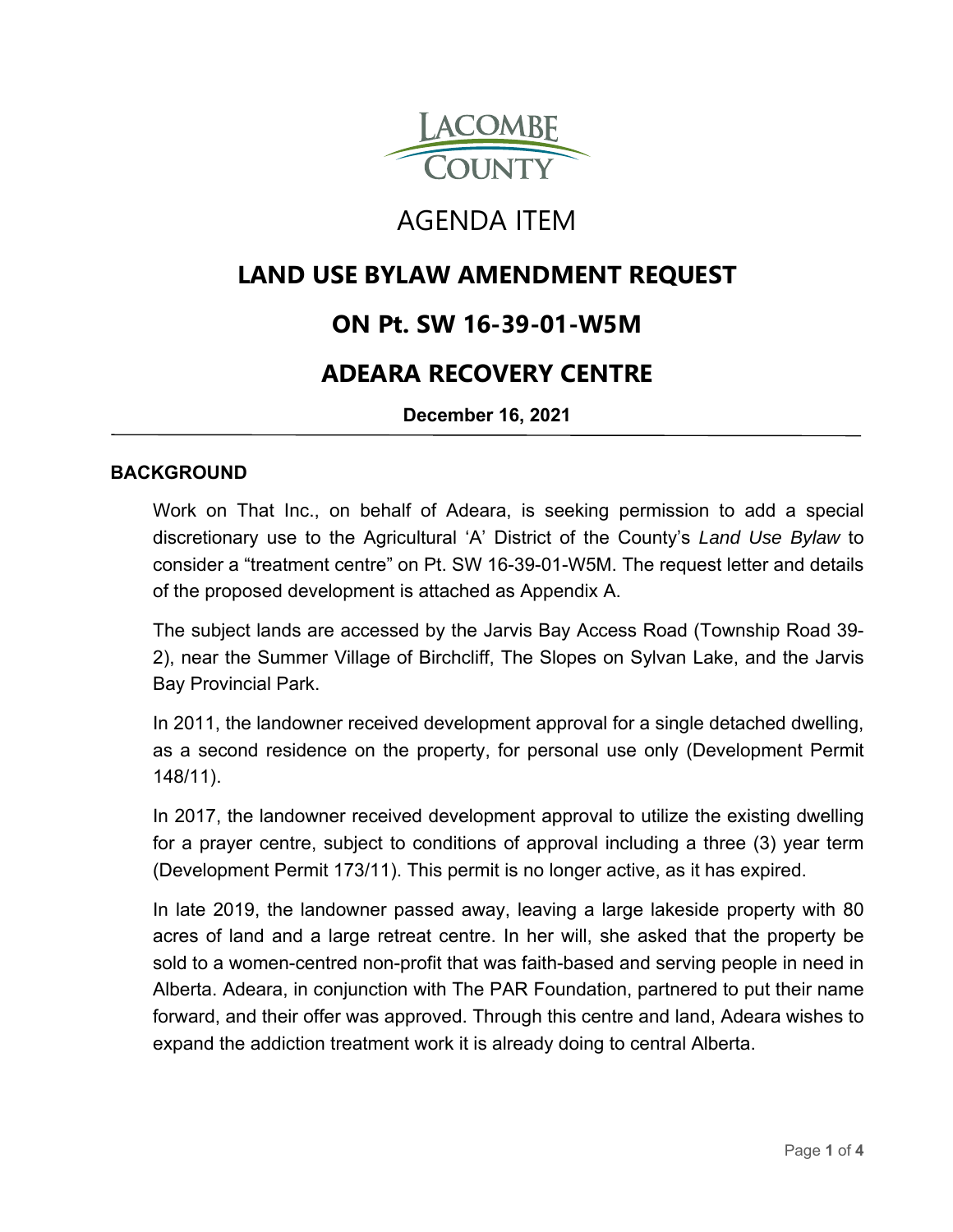### **DEVELOPMENT CONCEPT**

The development proposal if a *Land Use Bylaw* amendment and Development Permit approval were successful includes a recovery centre for women run by Adeara (www.adeara.ca). The existing dwelling would be converted to be used as a recovery centre for a maximum of 12 women, who would be on referral to Adeara's 90-day accredited program.

Each woman would be paired with another one in six separate bedrooms. There will be a resident couple on-site as well as therapist who will commute daily to and from the house (2 therapists). The centre would not accept any visitors except from 12:00 noon to 4:30 PM on Sundays where family will be granted a visit with their loved ones. The activities outside of the house will always be made in group and only once or twice a week, including going to church on Sunday morning.

There is no detoxification proposed as part of the Adeara program.

This initial development is part of the developer's long-term vision for the property.

Representatives of this application will be present at the Council meeting to provide further information on the proposed development.

#### **POLICY CONSIDERATIONS**

A "treatment centre" is defined in the County's *Land Use Bylaw* as "*a centre for the treatment of persons with addiction, such as but not limited to drugs or alcohol, which may include the provision of services including psychotherapy, detoxification, and the dispensing of medication. This includes providing overnight or short-term accommodation to residents but does not include a detention or correction centre*".

A "treatment centre" can only be considered on specific lands that it has been listed as a discretionary use in the County's *Land Use Bylaw*.

The development would be required to be consistent with the County's *Municipal Development Plan* and *Land Use Bylaw*.

The subject property is within the boundary of the *Sylvan Lake Area Structure Plan (ASP)* and *Sylvan Lake Intermunicipal Development Plan (IDP)*.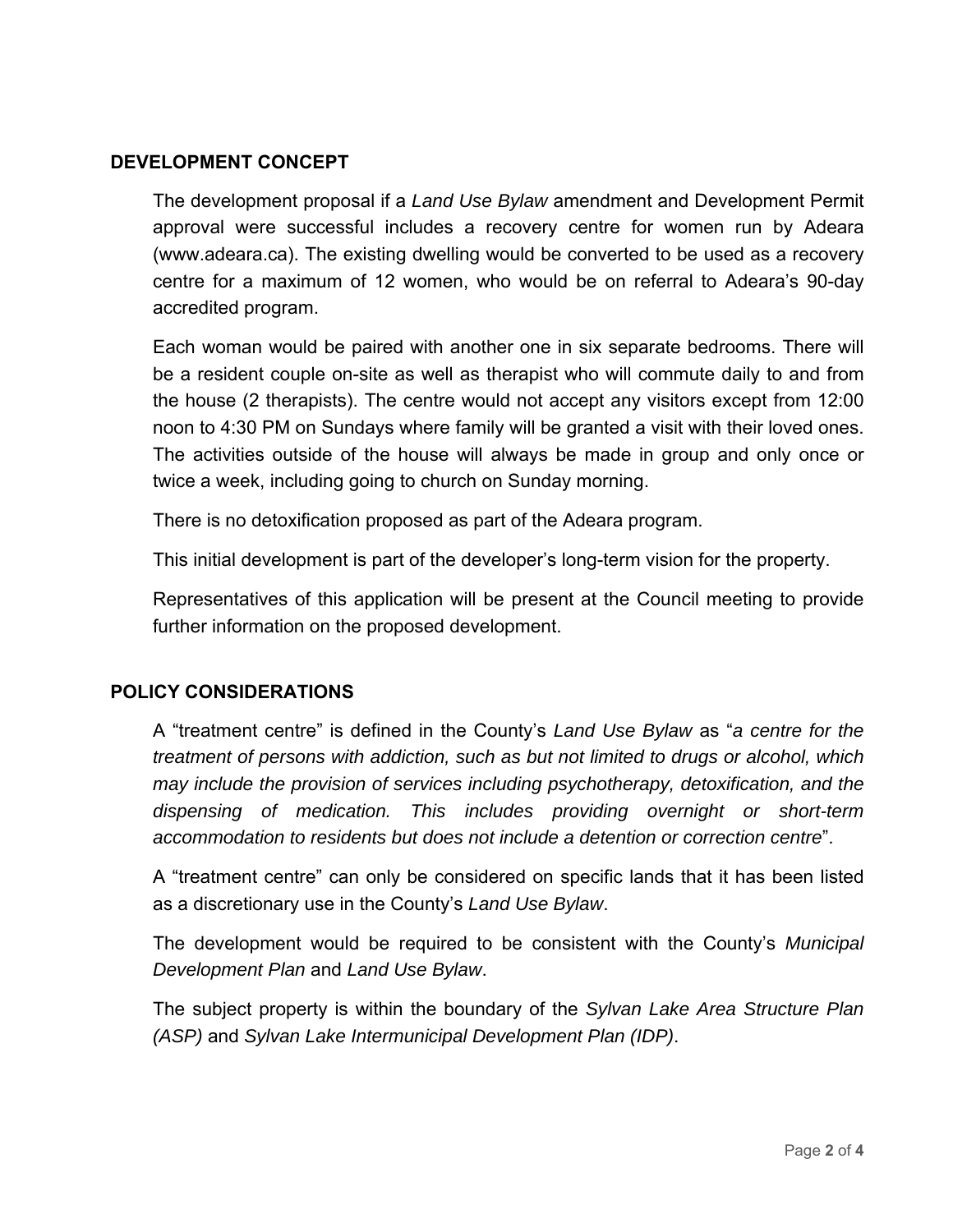If the *Land Use Bylaw* amendment was successful, and the development permit application for a "treatment centre" was applied for, it would be a requirement that the centre is connected to the regional wastewater line.

### **LEGISLATIVE RESPONSIBILITIES**

The *Municipal Government Act* gives Council the sole authority and responsibility to consider amendments to the *Land Use Bylaw*. In dealing with any request to change the *Land Use Bylaw*, Council is required to consider:

- $-$  the suitability of the land for the intended use; and
- the compatibility of the intended use with other uses, both existing and proposed, in the surrounding area.

Council is also expected to consider how the proposed change conforms to the *Municipal Development Plan* and any other local plans that Council has adopted, which affect the land.

#### **COUNTY PROCESS**

Typically *Land Use Bylaw* amendments are considered during our annual policy review. Due to the unique circumstances of this request, as it applies to one specific parcel, staff do not recommend packaging this amendment request into our annual updates.

The County's *Multi-Lot Development Proposals: Guide to the Approval Process* outlines the process that developers are required to follow as part of their application for rezoning and subdivision development. While this proposed development does not include rezoning or subdivision, staff are recommending following the same process to consider this unique *Land Use Bylaw* amendment.

This requires the developer to make an initial presentation to County Council for information. The purpose of this initial presentation is to provide Council with a preliminary view of the development prior to the developer holding any public meetings.

The developer would then be required to complete community consultation. A community information meeting must be held by the developer and advertised appropriately. The circulation radius for mail notices is to be 1.0 mile from the